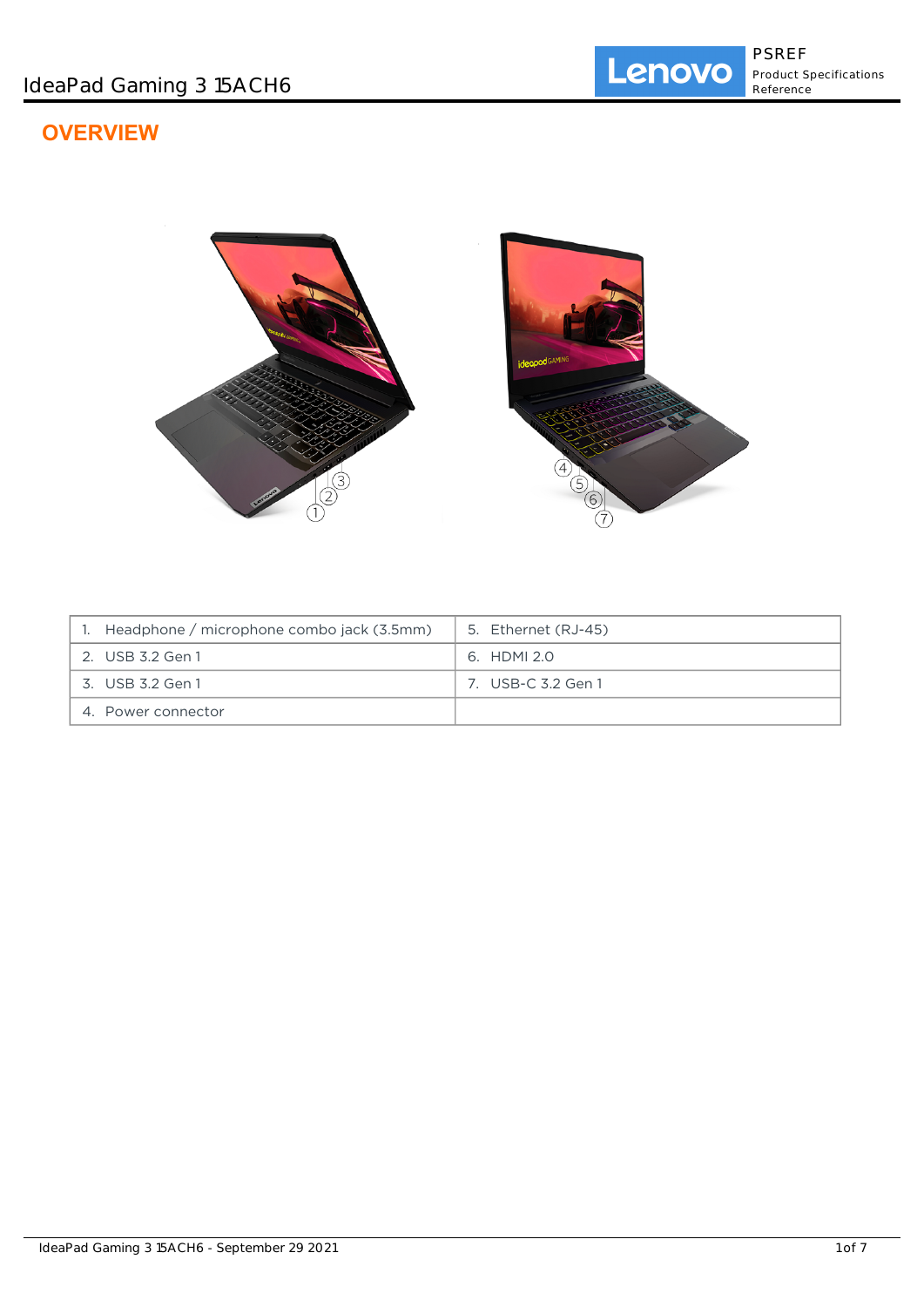# **PERFORMANCE**

# **Processor**

### **Processor Family**

AMD Ryzen™ 5 / 7 Processor

### **Processor**

| <b>Processor Name</b> |   | Cores   Threads | <b>Base</b><br>Frequency | Max<br>Frequency | Cache                 | Memory<br>Support | <b>Processor Graphics</b> |
|-----------------------|---|-----------------|--------------------------|------------------|-----------------------|-------------------|---------------------------|
| AMD Ryzen 5<br>5600H  | 6 | 12              | 3.3GHz                   | $4.2$ GHz        | 3MB L2 / 16MB         | DDR4-3200         | AMD Radeon™<br>Graphics   |
| AMD Ryzen 7<br>5800H  |   | 16              | $3.2$ GHz                | $4.4$ GHz        | 4MB L2 / 16MB  <br>LЗ | DDR4-3200         | AMD Radeon<br>Graphics    |

# **Operating System**

**Operating System**

- Windows® 10 Pro 64
- Windows 10 Home 64
- No operating system

# **Graphics**

# **Graphics**

| Graphics                                                          | Type | Memory                      | <b>Boost Clock</b>                                                      | <b>TGP</b> | <b>Key Features</b> |
|-------------------------------------------------------------------|------|-----------------------------|-------------------------------------------------------------------------|------------|---------------------|
| NVIDIA® GeForce® GTX 1650                                         |      | Discrete   4GB GDDR6   -    |                                                                         |            | ∣DirectX® 12        |
| NVIDIA GeForce RTX™ 3050 Laptop GPU                               |      | Discrete 4GB GDDR6 1500 MHz |                                                                         |            | 75W   DirectX 12    |
| NVIDIA GeForce RTX 3050 Ti Laptop GPU Discrete 4GB GDDR6 1485 MHz |      |                             |                                                                         |            | 75W   DirectX 12    |
| NVIDIA GeForce RTX 3060 Laptop GPU                                |      |                             | Discrete   6GB GDDR6   1282 MHz / 1485 MHz   90W   VR ready, DirectX 12 |            |                     |

# **Monitor Support**

### **Monitor Support**

Supports up to 2 independent displays via native display and 1 external monitor; supports external monitor via HDMI® (up to 3840x2162@60Hz)

# **Chipset**

### **Chipset**

AMD SoC (System on Chip) platform

# **Memory**

**Max Memory**[1]

Up to 16GB DDR4-3200 offering

### **Memory Slots**

Two DDR4 SO-DIMM slots, dual-channel capable

### **Memory Type**

DDR4-3200

### Notes:

1. The max memory is based on the test results with current Lenovo® memory offerings. The system may support more memory as the technology develops.

# **Storage**

### **Storage Support**

- Model with RTX 3060: up to two drives, 2x M.2 SSD
	- M.2 2242 SSD up to 512GB
	- M.2 2280 SSD up to 1TB
- Non-RTX 3060 model: up to two drives, 1x 2.5" HDD + 1x M.2 2242 SSD or 1x M.2 2242/2280 SSD + 1x M.2 2242 SSD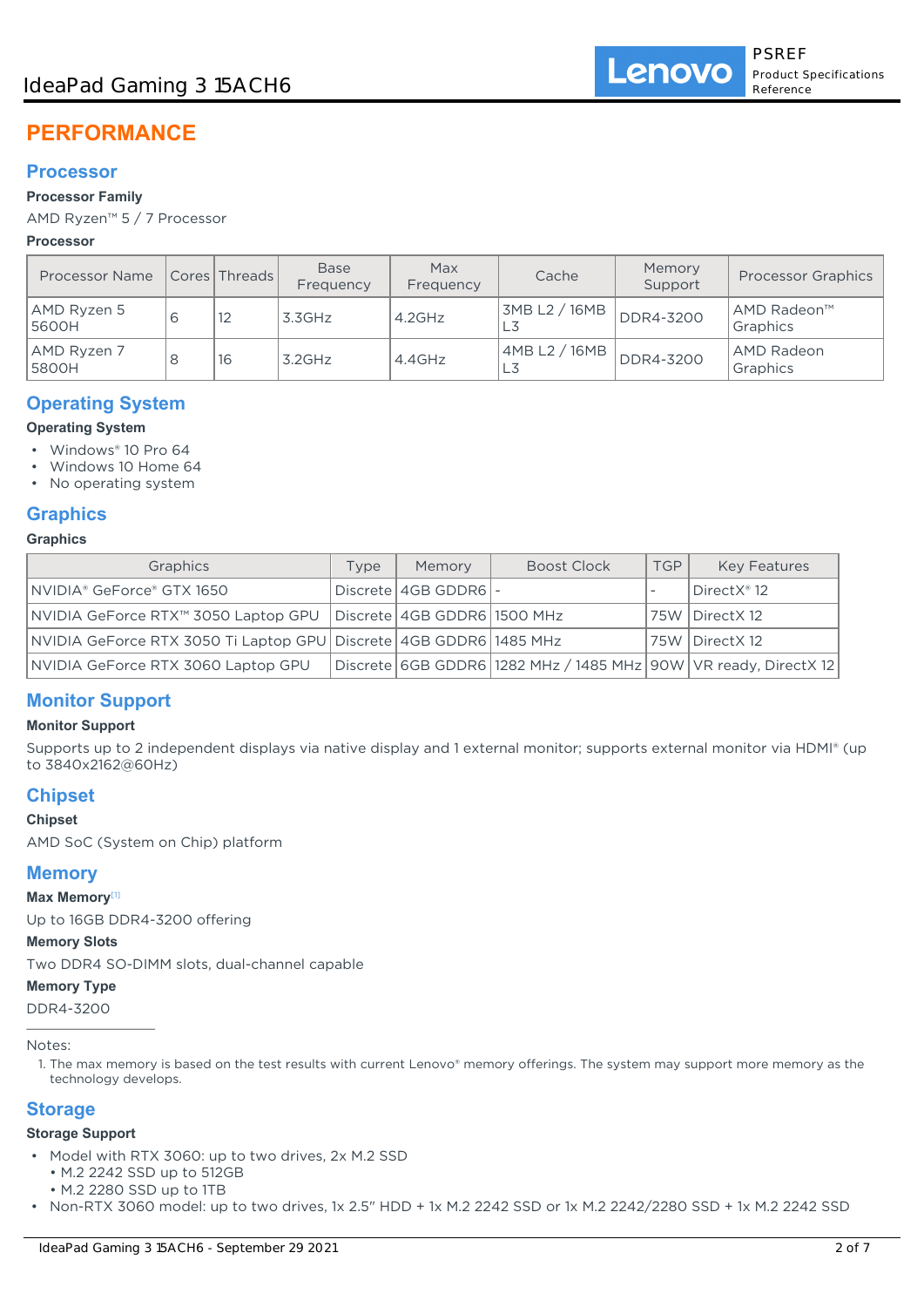Lenovo

- 2.5" HDD up to 1TB
- M.2 2242 SSD up to 512GB
- M.2 2280 SSD up to 1TB

### **Storage Slot<sup>[1]</sup>**

- RTX 3060 model: two M.2 slots
	- One M.2 2242 PCIe Gen 3x4 slot, supports M.2 2242 SSD
	- One M.2 2280 PCIe Gen 3x2 slot, supports M.2 2242/2280 SSD
- Non-RTX 3060 model: one 2.5" drive slot + two M.2 slots
	- One 2.5" drive slot, supports 2.5" HDD
	- One M.2 2242 PCIe Gen 3x4 slot, supports M.2 2242 SSD
	- One M.2 2280 PCIe Gen 3x2 slot, supports M.2 2242/2280 SSD
	- 2.5" drive slot and M.2 2280 slot are used exclusively

### **Storage Type**

| Disk Type                | Interface                |        | RPM Offering Security |  |
|--------------------------|--------------------------|--------|-----------------------|--|
| 2.5" SATA HDD SATA 6Gb/s |                          | 5.4K - |                       |  |
|                          |                          |        |                       |  |
| M.2 2280 SSD             | PCIe NVMe, PCIe 3.0 x4 - |        |                       |  |

Notes:

1. Installed M.2 2280 SSD is PCIe 3x4 but run at PCIe 3x2 due to M.2 SSD adapter limitation

# **Removable Storage**

**Optical**

#### None **Card Reader**

No card reader

# **Multi-Media**

### **Audio Chip**

High Definition (HD) Audio, Realtek® ALC3287 codec

#### **Speakers**

Stereo speakers, 2W x2, Nahimic Audio

#### **Microphone**

Dual array microphone

### **Camera**

720p, with camera shutter, fixed focus

### **Battery**

#### **Battery**

- Integrated Li-Polymer 45Wh battery, supports Rapid Charge Pro (charge up to 50% in 30min)
- Integrated Li-Polymer 60Wh battery, supports Rapid Charge Pro (charge up to 50% in 30min)

### **Max Battery Life**[1]

- MobileMark® 2018: 5 hr (45Wh)
- MobileMark 2018: 7 hr (60Wh)

Notes:

1. All battery life claims are approximate maximum and based on results using the MobileMark 2014, MobileMark 2018, and/or JEITA 2.0 battery-life benchmark tests. Actual battery life will vary and depends on many factors such as product configuration and usage, software use, wireless functionality, power management settings, and screen brightness. The maximum capacity of the battery will decrease with time and use.

# **Power Adapter**

#### **Power Adapter**

- 135W slim tip (3-pin) AC adapter
- 170W slim tip (3-pin) AC adapter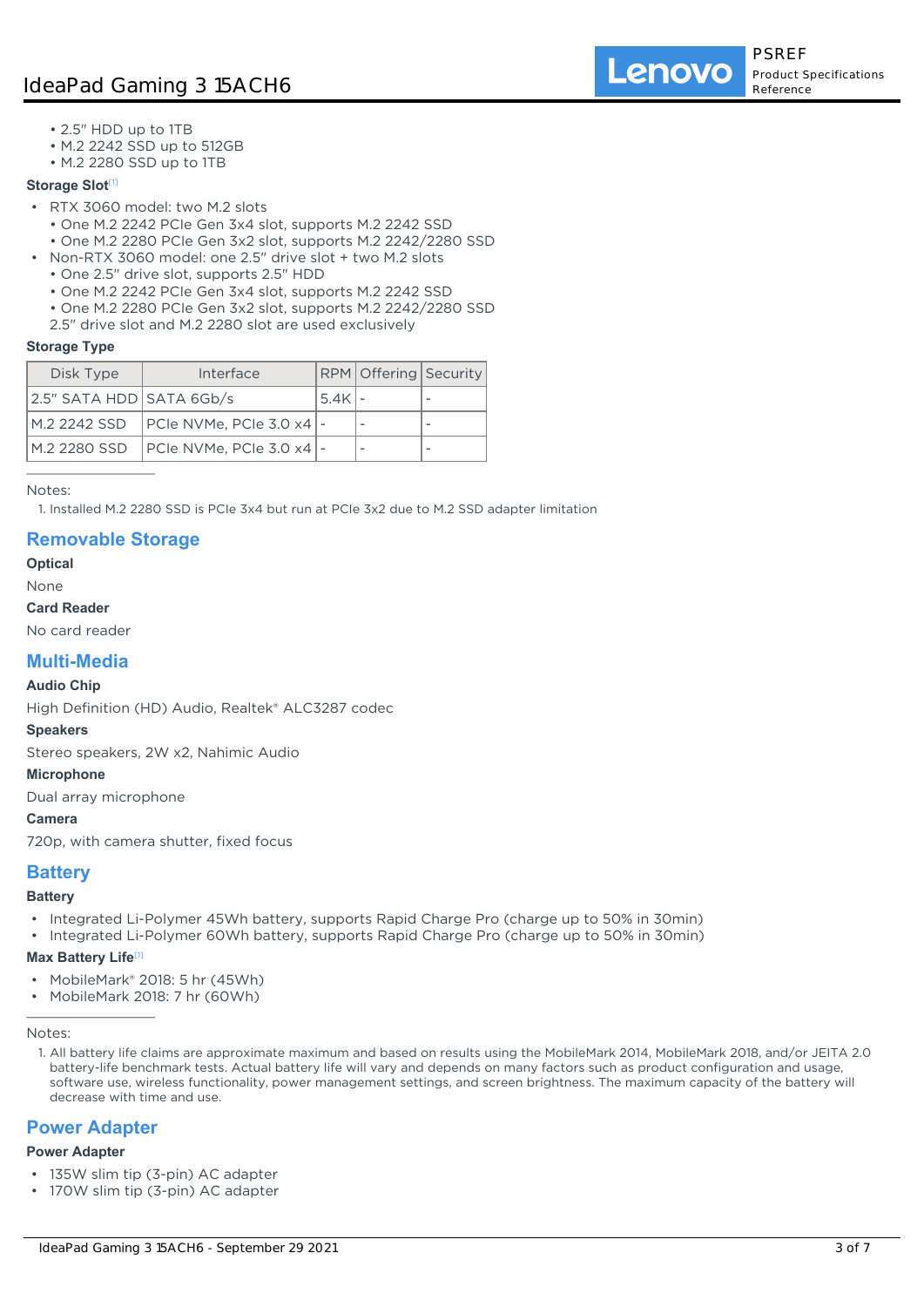# **DESIGN**

# **Display**

### **Display**[1]

| <b>Size</b> | Resolution                | Touch   Type |            | Brightness | Surface        | Aspect<br>Ratio | Contrast<br>Ratio | Color<br>Gamut     | Viewing<br>Angle | <b>Key Features</b>                            |
|-------------|---------------------------|--------------|------------|------------|----------------|-----------------|-------------------|--------------------|------------------|------------------------------------------------|
| 15.6''      | <b>FHD</b><br>(1920x1080) | None         | <b>IPS</b> | 250 nits   | Anti-<br>glare | 16:9            | 800:1             | 45%<br><b>NTSC</b> | $170^\circ$      | Refresh rate 60Hz,<br>DC dimmer                |
| 15.6''      | <b>FHD</b><br>(1920x1080) | None         | <b>IPS</b> | 250 nits   | Anti-<br>glare | 16:9            | 800:1             | 45%<br><b>NTSC</b> | $170^\circ$      | Refresh rate 120Hz,<br>Free-Sync, DC<br>dimmer |
| 15.6''      | <b>FHD</b><br>(1920x1080) | None         | <b>IPS</b> | 300 nits   | Anti-<br>glare | 16:9            | 1000:1            | 100%<br>sRGB       | $170^\circ$      | Refresh rate 165Hz,<br>Free-Sync, DC<br>dimmer |

### **Touchscreen**

Non-touch

Notes:

In California, per state law, Lenovo charges an electronic waste recycling fee on this covered device at the time of sale of the product. For more information, go to https://www.calrecycle.ca.gov/Electronics/Consumer

# **Input Device**

### **Keyboard**

6-row, multimedia Fn keys, numeric keypad

### **Keyboard Backlight**

- White backlight
- 4-Zone RGB backlight

### **Touchpad**

Buttonless Mylar® surface multi-touch touchpad

# **Mechanical**

### **Dimensions (WxDxH)**

| <b>Models</b> | <b>Dimensions</b>                                               |
|---------------|-----------------------------------------------------------------|
|               | All models 359.6 x 251.9 x 24.2 mm (14.16 x 9.92 x 0.95 inches) |

#### **Weight**[1]

| Models | Weight                        |  |  |  |
|--------|-------------------------------|--|--|--|
|        | All models 2.25 kg (4.96 lbs) |  |  |  |

### **Case Color**

Shadow black

# **Surface Treatment**

IMR (in-mold decoration by roller)

### **Case Material**

PC + ABS (top), PC + ABS (bottom)

Notes:

1. The system weight varies depending on configurations

# **CONNECTIVITY**

# **Network**

**Onboard Ethernet**

<sup>1.</sup> California Electronic Waste Recycling Fee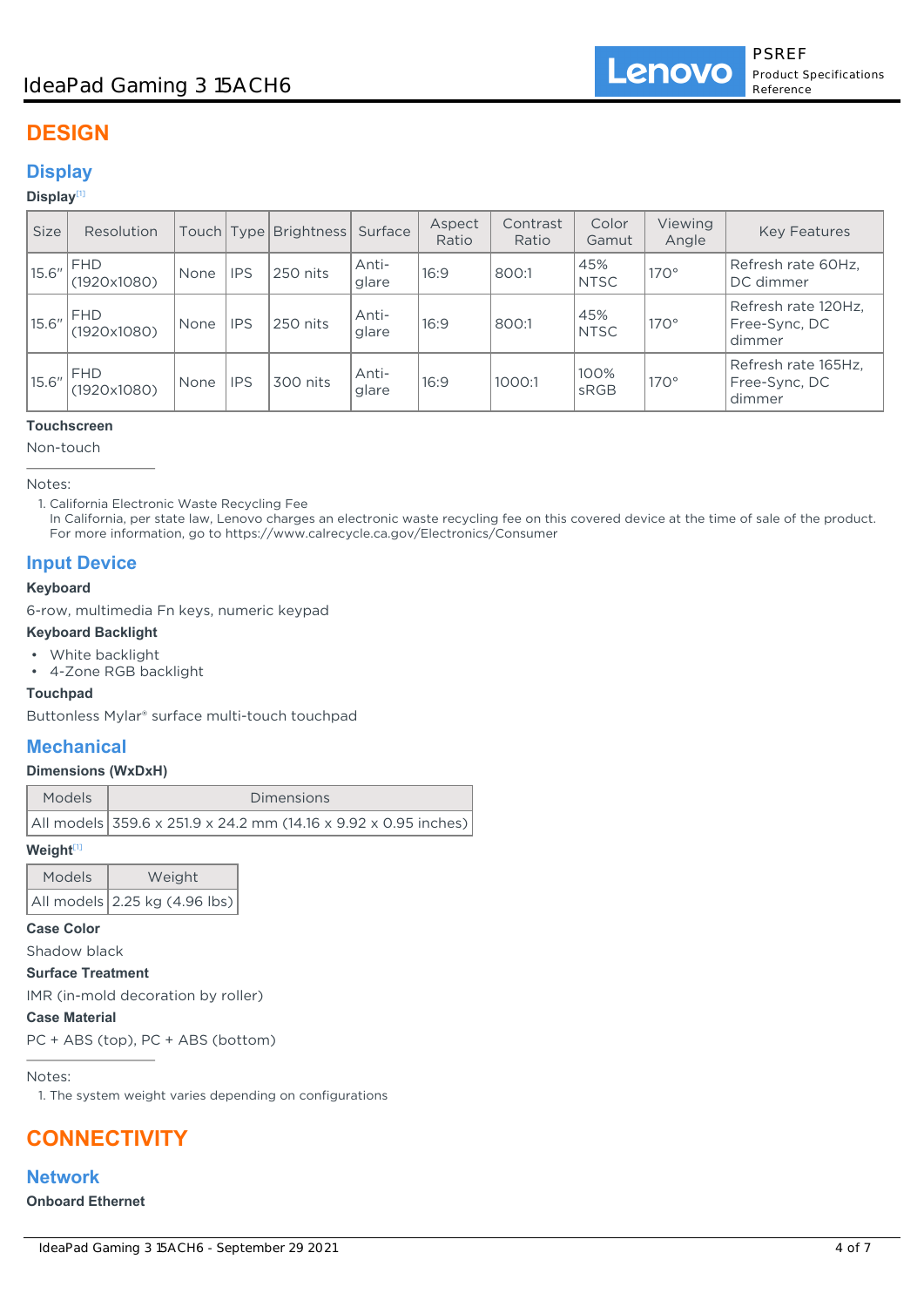Lenovo

Gigabit Ethernet

### **WLAN + Bluetooth®**

- 802.11ac 1x1 Wi-Fi® + Bluetooth 5.0, M.2 card
- Wi-Fi 6, 802.11ax 2x2 Wi-Fi + Bluetooth 5.0, M.2 card

### **Ports**[1]

### **Standard Ports**[2]

- 2x USB 3.2 Gen 1
- 1x USB-C 3.2 Gen 1 (support data transfer only)
- 1x HDMI 2.0
- 1x Ethernet (RJ-45)
- 1x Headphone / microphone combo jack (3.5mm)
- 1x Power connector

#### Notes:

- 1. The transfer speed of following ports will vary and, depending on many factors, such as the processing speed of the host device, file attributes and other factors related to system configuration and your operating environment, will be slower than theoretical speed. USB 2.0: 480 Mbit/s;
	- USB 3.2 Gen 1 (SuperSpeed USB 5Gbps, formerly USB 3.0 / USB 3.1 Gen 1): 5 Gbit/s;
	- USB 3.2 Gen 2 (SuperSpeed USB 10Gbps, formerly USB 3.1 Gen 2): 10 Gbit/s;
- USB 3.2 Gen 2x2 (SuperSpeed USB 20Gbps): 20 Gbit/s;

Thunderbolt™ 3: 40 Gbit/s;

- FireWire 400: 400 Mbit/s;
- FireWire 800: 800 Mbit/s
- 2. Depending on many factors, actual data transfer speed may be lower than theoretical speed

# **SECURITY & PRIVACY**

# **Security**

### **Security Chip**

Firmware TPM 2.0 integrated in chipset

### **Fingerprint Reader**

No fingerprint reader

### **BIOS Security**

- Supervisor password
- Power-on password
- Hard disk password

### **Other Security**

Camera privacy shutter

# **SERVICE**

# **Warranty**

### **Base Warranty**

- 1-year depot service
- 1-year depot with 2-year system board service
- 2-year (1-yr battery) depot service

# **ENVIRONMENTAL**

# **Operating Environment**

#### **Temperature**[1]

- At altitudes up to 2438 m (8,000 ft)
	- Operating: 5°C to 35°C (41°F to 95°F)
- Storage: 5°C to 43°C (41°F to 109°F)
- At altitudes above 2438 m (8,000 ft)
	- Maximum temperature when operating under the unpressurized condition: 31.3°C (88°F)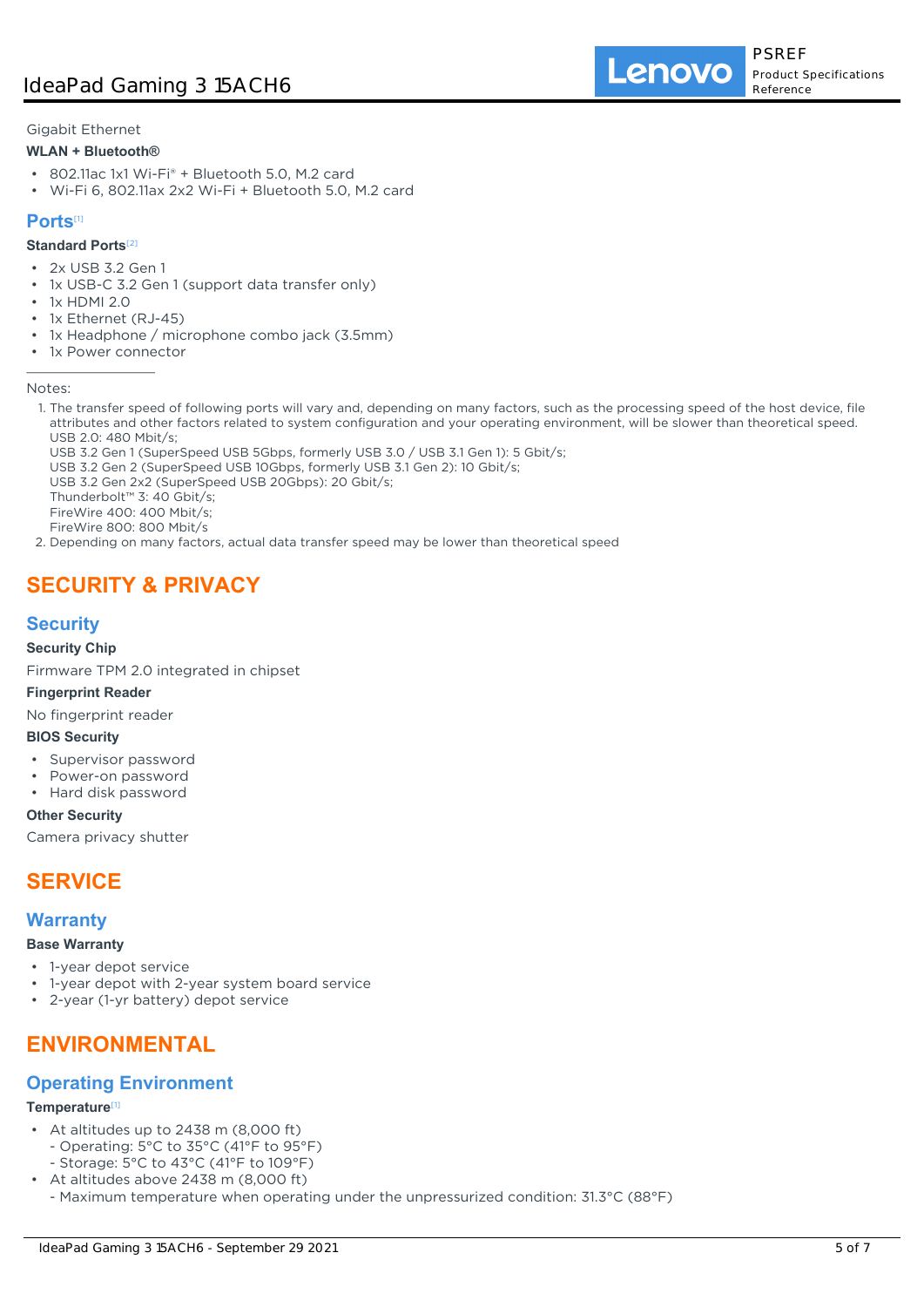# IdeaPad Gaming 3 15ACH6

### **Humidity**

- Operating: 8% to 95% at wet-bulb temperature 23°C (73°F)
- Storage: 5% to 95% at wet-bulb temperature 27°C (81°F)

### **Altitude**

Maximum altitude (without pressurization): 3048 m (10,000 ft)

Notes:

1. When you charge the battery, its temperature must be no lower than 10°C (50°F)

# **ACCESSORIES**

# **Bundled Accessories**

### **Bundled Accessories**

- Lenovo Gaming M100 RGB Mouse (USB connector)
- None

# **CERTIFICATIONS**

# **Green Certifications**

### **Green Certifications**

- ErP Lot 3
- RoHS compliant